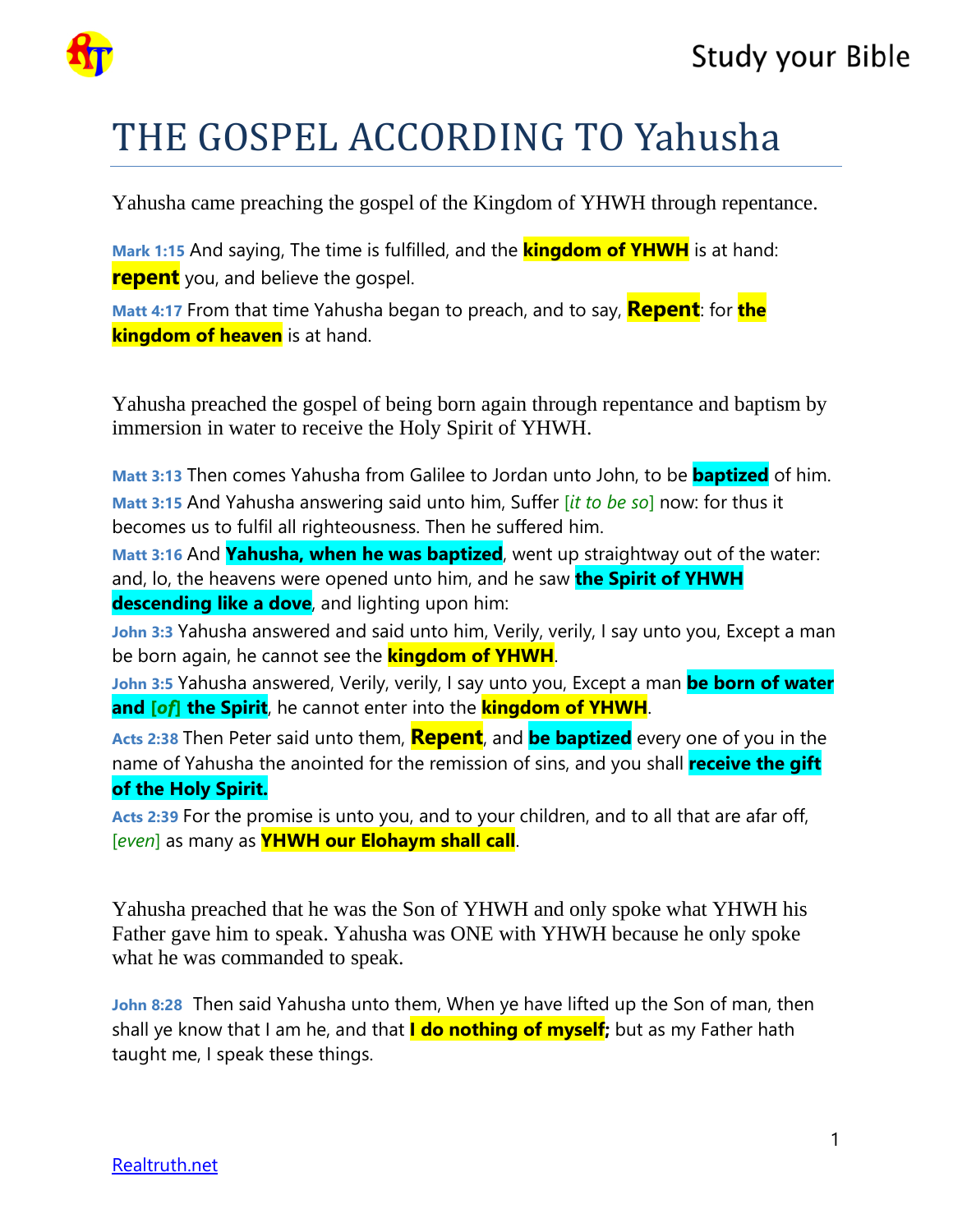**John 12:49** For **I have not spoken of myself**; but the Father which sent me, **he gave me a commandment, what I should say**, and what I should speak. **50** And I know that his commandment is life everlasting: whatsoever I speak therefore, even as **the Father said unto me, so I speak**.

**John 10:30** I and [*my*] Father are one.

**John 10:31** Then the Jews took up stones again to stone him.

**John 10:32** Yahusha answered them, Many good works have I shown you from my Father; for which of those works do you stone me?

**John 10:33** The Jews answered him, saying, For a good work we stone you not; but for blasphemy; and because that you, being a man, make yourself God.

**John 10:34** Yahusha answered them, Is it not written in your law, **I said, You are gods? John 10:35** If he called them gods, unto whom the word of YHWH came, and the scripture cannot be broken;

**John 10:36** Say you of him, whom the Father has sanctified, and sent into the world, You blaspheme; because I said, **I am the Son of YHWH**?

**Matt 3:17** And lo a voice from heaven, saying, This is my beloved Son, in whom I am well pleased.

Yahusha preached that eternal life only comes from YHWH and knowing Him.

**John 17:3** And this is life eternal, that they might know you the only true Elohaym, and Yahusha the anointed, whom you have sent.

Yahusha preached that the Kingdom belonged to him only because YHWH gave it to him.

**Luke 10:22 All things are delivered to me** of my Father: and no man knows who the Son is, but the Father; and who the Father is, but the Son, and he to whom the Son will reveal him.

**John 3:35** The Father loveth the Son, and hath **given all things** into his hand.

**John 18:36** Yahusha answered, **My kingdom is not of this world**: if my kingdom were of this world, then would my servants fight, that I should not be delivered to the Jews: but now is my kingdom not from hence.